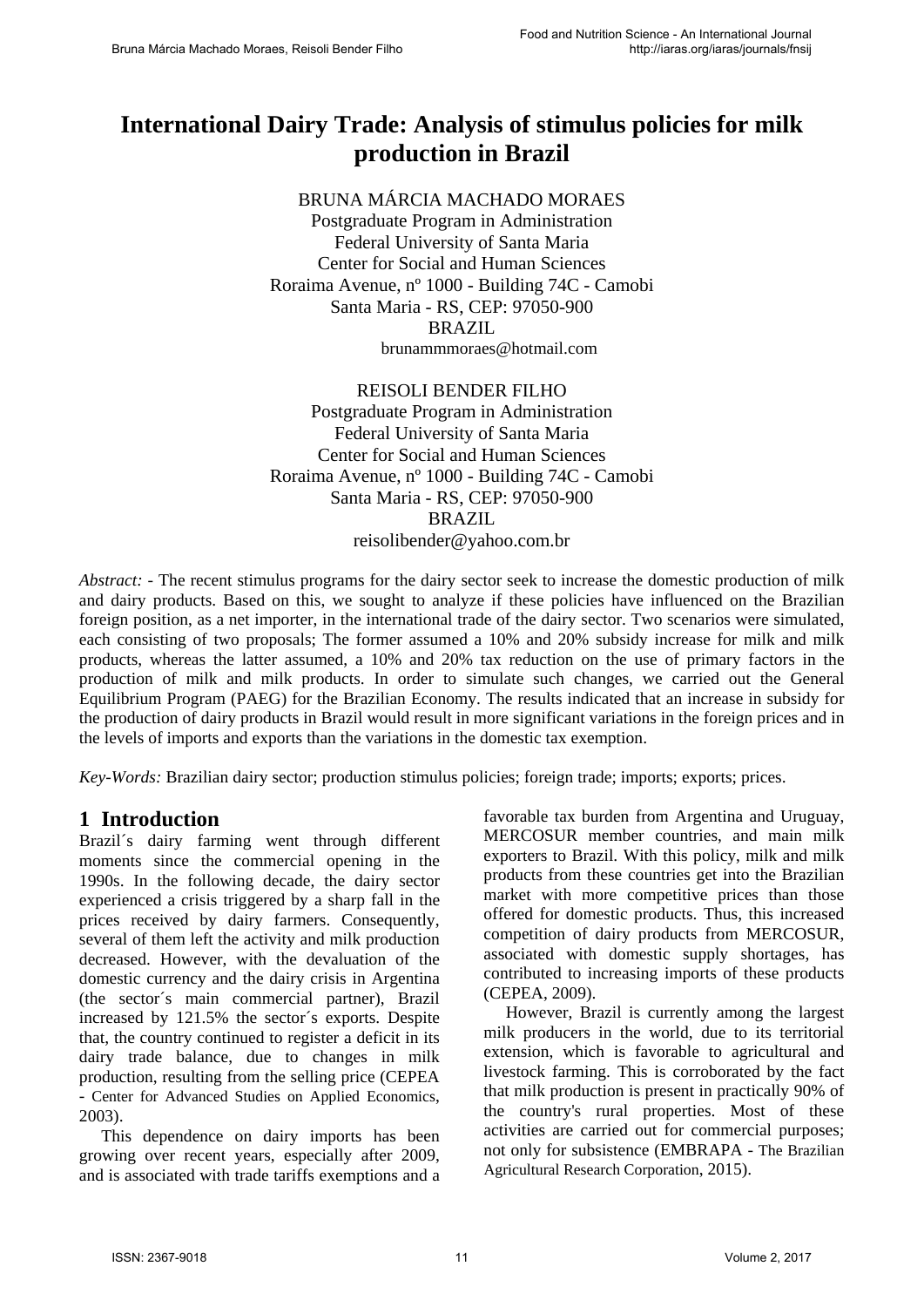Despite the large production of milk and milk products, demand for the sector´s products has concomitantly increased income. Hence, a higher purchasing power is reflected in the consumption expansion of goods with higher nutritional value, which is the case of milk and milk products (DIEESE, 2014). In addition, demand for these products has been increasing due to the society's concern with most nutritious and healthy food.

On the other hand, the sector has been experiencing difficulties in meeting this increased demand for milk and milk products, which is the case of producers who, due to economic constraints, are unable to expand production at a sufficient pace, to keep up with demand (CEPEA, 2014). Furthermore, production costs have been increasing, due to increases in the price of salt, concentrated animal feeds, medicines, and salaries paid to the employees.

Aspects like these, justify the purpose set in this work, which consists of evaluating how incentive programs for milk production, influence on the commercial situation of Brazil as a net importer, in the international market of the dairy sector. This proposal does not find any discussion in the literature since the dairy sector has not previously been studied under this approach (CARVALHO et al., 2013, MACHADO, 2014, PEREIRA, TEIXEIRA and GURGEL, 2009, ALVIM, 2010).

Besides the introduction, the text is structured into five sections. Section two presents the scenario of the Brazilian dairy trade and its relation to the sector's foreign trade. Section three describes the methodological aspects, followed by the results. Finally, section five presents the final considerations.

# **2 The Brazilian dairy sector and the international market**

#### **2.1 Evolution of the Brazilian international dairy trade: Latest dynamics of the trade balance**

Although production and consumption have grown at almost similar levels over the last few years, it should be noted that the domestically produced milk also serves as raw material for the production of every milk product. Therefore, it is necessary for this production, proportionally larger amounts of liters, besides the fresh milk acquired by consumers (CEPEA / Leite, 2015).

The changes that occurred in the demand for dairy products in Brazil in 2006 corroborate this aspect. According to Stock (2013), these changes were mainly related to wages increases and the government income transfer programs. A behavior that could be evidenced by the increased per capita consumption of dairy products (6.0% per year), which led to an increase from 137 kg/ inhabitant/ year in 2006 to 173 kg/ inhabitant/ year in 2011; a consumption that continued in the following years.

This scenario increased the dependence on refrigerated milk since Brazil increased its imports volumes to supply the domestic demand of both milk processing companies and final consumers. Consequently, since 1998, Brazil has been registering a negative balance in its dairy trade balance, as shown in Figure 1. Despite the deficit improvement in 2003 that turned into a surplus in 2004, 2005, 2007 and 2008, the dependence increased again in 2009 (MDIC, 2015).

According to Carvalho, Alvim, and Martins (2006), Brazil had not registered a surplus in its dairy trade balance since the commercial opening. However, with investments in powdered milk and condensed milk plants in 2004 and 2005, the country registered a surplus in its dairy trade balance, boosted mainly by these two products. In the following years, it registered a new deficit resulting mainly from the high-interest rates and the Real evaluation. Consequently, Brazil exports diminished and the product lost its competitiveness in the international market.

Chart 1 - Trade balance of the Brazilian dairy products between 1998 and 2014, in US\$.



Source: Developed by the authors, based on data from MDIC (2015) and IBGE (2014).

Note: Exports and imports are on the left side and trade balance on the right side.

 In this scenario, Brazil has again more imported than exported. Consumption surplus comes from the MERCOSUR countries; especially Argentina, Uruguay, and Chile, whose share in the total of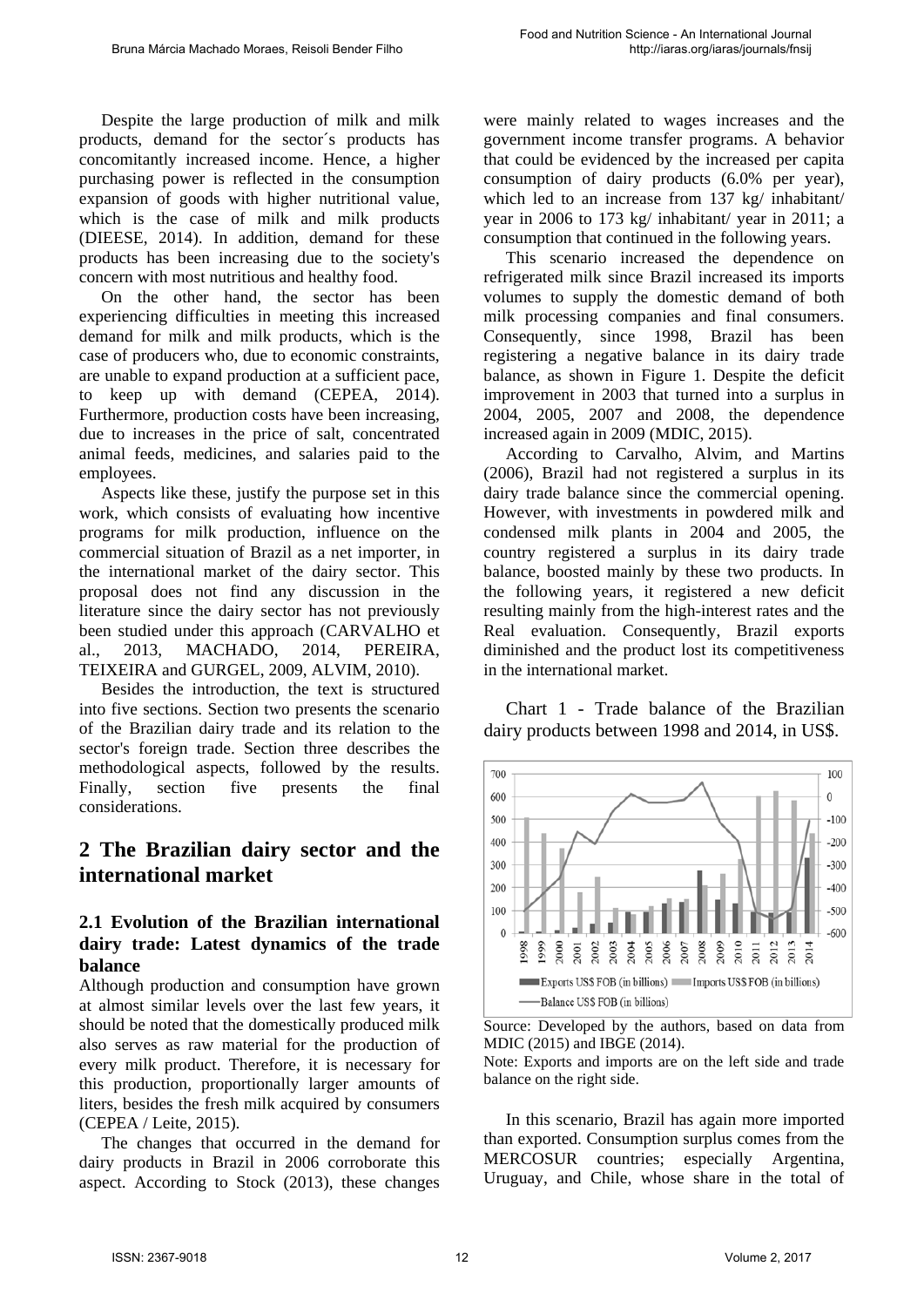Brazil imports is about 81% during the period under study (see Table 1). The trade flows have been improved, due to tariffs reduction as agreed upon by member countries. As a result, the milk from the bloc gets into Brazil with a more competitive price than that from the European Union, the United States, and other major countries, producers of milk.

 On this point, Pedro, Pigatto, and Santini (2008) argued that the dairy trade deficit increased from the 1990s to the 2000s due to changes in the exchange rate and products competitiveness in the international market. On the other hand, in the 2000s, Brazil exports started becoming more significant and contributed to improving the dairy trade balance; although not enough, to fully supply the domestic market.

As shown, the MERCOSUR countries, especially Argentina and Uruguay, with shares averaging 54% and 25%, respectively, of the total of imports between 1998 and 2014, participate largely in the Brazilian dairy market. In addition to these countries, Chile, with a smaller share, about 3% of the total, appears in the list of exporters to MERCOSUR. The remainder of milk and milk products imports, about 18%, come from New Zealand with 3%, followed by the United States, Germany, and France, with less than 1% each.

| Table 1 – Total of Brazil regional imports of dairy products in US\$, during the period between 1998 and 2014. |  |  |  |
|----------------------------------------------------------------------------------------------------------------|--|--|--|
|----------------------------------------------------------------------------------------------------------------|--|--|--|

| <b>Total Imports</b> |                  | <b>Imports from MERCOSUR</b> |        |                  | Imports from the rest of the world |  |  |  |
|----------------------|------------------|------------------------------|--------|------------------|------------------------------------|--|--|--|
| Period               | <b>U\$\$ FOB</b> | U\$\$ FOB                    | Share  | <b>U\$\$ FOB</b> | Share                              |  |  |  |
| 1998                 | 508,828,794      | 352,531,893                  | 69.28% | 156,296,901      | 30.72%                             |  |  |  |
| 1999                 | 439,951,375      | 376,091,859                  | 85.48% | 63,859,516       | 14.52%                             |  |  |  |
| 2000                 | 373,189,441      | 300,822,582                  | 80.61% | 72,366,859       | 19.39%                             |  |  |  |
| 2001                 | 178,636,996      | 131,046,439                  | 73.36% | 47,590,557       | 26.64%                             |  |  |  |
| 2002                 | 247,557,093      | 198,241,855                  | 80.08% | 49,315,238       | 19.92%                             |  |  |  |
| 2003                 | 112,291,590      | 90,175,588                   | 80.30% | 22,116,002       | 19.70%                             |  |  |  |
| 2004                 | 83,923,350       | 71,653,132                   | 85.38% | 12,270,218       | 14.62%                             |  |  |  |
| 2005                 | 121, 192, 779    | 98,224,873                   | 81.05% | 22,967,906       | 18.95%                             |  |  |  |
| 2006                 | 154,689,100      | 128,103,636                  | 82.81% | 26,585,464       | 17.19%                             |  |  |  |
| 2007                 | 150,833,540      | 112,944,141                  | 74.88% | 37,889,399       | 25.12%                             |  |  |  |
| 2008                 | 211,593,755      | 157,523,783                  | 74.45% | 54,069,972       | 25.55%                             |  |  |  |
| 2009                 | 261,888,311      | 234,662,686                  | 89.60% | 27,225,625       | 10.40%                             |  |  |  |
| 2010                 | 326,951,303      | 284, 217, 274                | 86.93% | 42,734,029       | 13.07%                             |  |  |  |
| 2011                 | 604,905,131      | 541,395,371                  | 89.50% | 63,509,760       | 10.50%                             |  |  |  |
| 2012                 | 627,894,578      | 546,507,354                  | 87.04% | 81,387,224       | 12.96%                             |  |  |  |
| 2013                 | 585,738,587      | 495,251,053                  | 84.55% | 90,487,534       | 15.45%                             |  |  |  |
| 2014                 | 438,650,308      | 353, 355, 555                | 80.56% | 85,294,753       | 19.44%                             |  |  |  |
| Period average       | 319,336,237      | 263,102,887                  | 82.39% | 56,233,350       | 17.61%                             |  |  |  |

Source: Prepared by the authors (2015) based on data from IBGE (2015).

It can be noted from this evidence that there is a pressing need for the expansion of milk production in Brazil, in order to reduce the dependence on the foreign market, while domestically strengthening the sector. However, there should be, to this end, discussions on sectoral policies that may boost the product´s competitiveness and trade measures to protect and stimulate the sector.

#### **2.2 Milk production in the different Brazilian regions**

The Brazilian dairy sector has been undergoing many changes since the 1990s, due to the market deregulation of that time. After the end of the State´s intervention in 1972, a fierce competition between milk collecting companies took place, which led producers to professionalize milk production (TESSARO, TORRES, BULAWS, 2008).

Another aspect was in the process of milk products diversification by multinational companies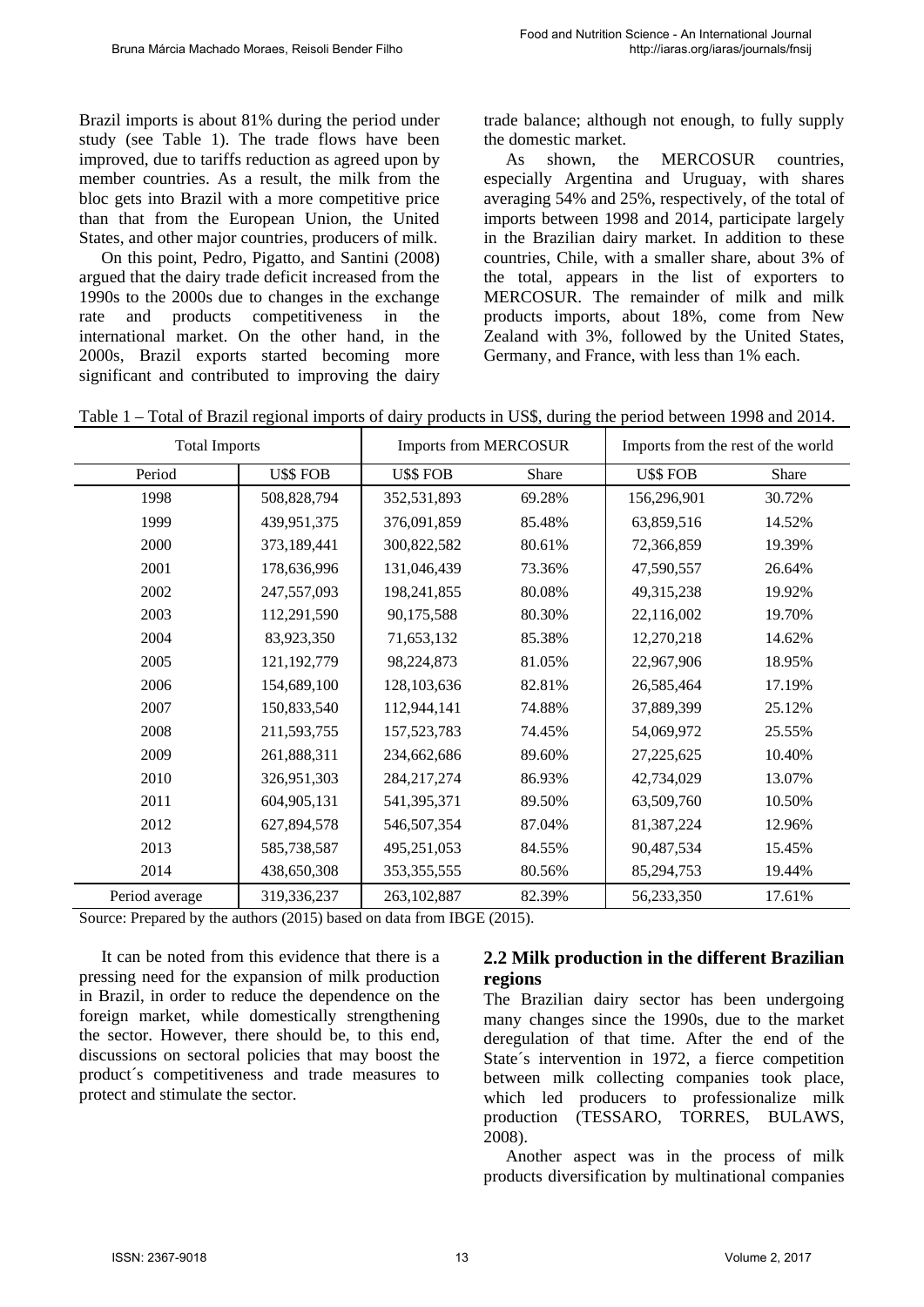that were already working in the market. This resulted in an increased production since the companies needed more raw material for the production of milk products. Consequently, the producers began to offer more fresh milk, as demand for milk products increased (MENDES, PEREIRA, TEIXEIRA, 2011).

However, with this favorable environment, each region in Brazil developed milk production differently either with more technological intensity or just as a subsistence activity. It should be noted that there is in all the regions of the country, a structured chain of production, industrialization, and commercialization that generates income and distributes milk products (GOMES, 1995).

This scenario can be evidenced by the evolution of the production of raw (fresh) milk, acquired by processing companies in the different Brazilian regions, during the period between 1998 and 2014 (see Table 2). The amount of milk, shown in Table 2, reflects only the formal milk production and does not take into account the unprocessed milk, produced and marketed by the producers themselves.

Table 2 – Amount of refrigerated fresh milk, produced and marketed by the producers in the Brazilian macroregions (in thousand liters).

|                   | Amount of marketed milk in the Brazilian macro-regions * |              |              |          |            |               |  |  |  |  |  |  |
|-------------------|----------------------------------------------------------|--------------|--------------|----------|------------|---------------|--|--|--|--|--|--|
| Period            | Northern                                                 | Northeastern | Southeastern | Southern | Midwestern | <b>Brazil</b> |  |  |  |  |  |  |
| 1998              | 903427                                                   | 2069959      | 8465198      | 4410592  | 2844739    | 18693915      |  |  |  |  |  |  |
| 1999              | 958382                                                   | 2041819      | 8540203      | 4606121  | 2923524    | 19070048      |  |  |  |  |  |  |
| 2000              | 1049768                                                  | 2159230      | 8573731      | 4904356  | 3080121    | 19767206      |  |  |  |  |  |  |
| 2001              | 1236607                                                  | 2266111      | 8573152      | 5187765  | 3246318    | 20509953      |  |  |  |  |  |  |
| 2002              | 1566783                                                  | 2362973      | 8745553      | 5507640  | 3459832    | 21642780      |  |  |  |  |  |  |
| 2003              | 1498265                                                  | 2507793      | 8933782      | 5779489  | 3534533    | 22253863      |  |  |  |  |  |  |
| 2004              | 1662888                                                  | 2704988      | 9240957      | 6246135  | 3619725    | 23474694      |  |  |  |  |  |  |
| 2005              | 1743253                                                  | 2972130      | 9535484      | 6591503  | 3778490    | 24620859      |  |  |  |  |  |  |
| 2006              | 1699467                                                  | 3198039      | 9740310      | 7038521  | 3721881    | 25398219      |  |  |  |  |  |  |
| 2007              | 1676568                                                  | 3338638      | 9803336      | 7510245  | 3808478    | 26137266      |  |  |  |  |  |  |
| 2008              | 1666368                                                  | 3454696      | 10140778     | 8268360  | 4055144    | 27585346      |  |  |  |  |  |  |
| 2009              | 1672820                                                  | 3813455      | 10419679     | 8957284  | 4222255    | 29085495      |  |  |  |  |  |  |
| 2010              | 1737406                                                  | 3997890      | 10919686     | 9610739  | 4449738    | 30715460      |  |  |  |  |  |  |
| 2011              | 1675284                                                  | 4109527      | 11308143     | 10226196 | 4777064    | 32096214      |  |  |  |  |  |  |
| 2012              | 1658315                                                  | 3501316      | 11591140     | 10735645 | 4818006    | 32304421      |  |  |  |  |  |  |
| 2013              | 1846419                                                  | 3598249      | 12019946     | 11774330 | 5016291    | 34255236      |  |  |  |  |  |  |
| 2014              | 1946149                                                  | 3882860      | 12169774     | 12200824 | 4969238    | 35174271      |  |  |  |  |  |  |
| Period<br>average | 1541069                                                  | 3057628      | 9924756      | 7620926  | 3901493    | 26046191      |  |  |  |  |  |  |

Source: Prepared by the authors based on data from IBGE (2014).

It can be noted that with about 39% of the total of produced liters in the period under analysis, milk production is more significant in the southeastern region than in the other Brazilian regions. Although it produces the largest amount of marketed fresh milk and the largest number of milked cows (35%), the region´s productivity index per milked animal is only the second highest in Brazil, with approximately 1333 liters/ year (IBGE, 2014).

In the case of the southeastern region, the average price is R\$ 1.08 in the state of Minas Gerais and R\$ 1.07 in São Paulo, slightly above the national average price in 2015 that was R\$ 1.05 per liter.

Likewise, the southern region accounts for a significant share of the volume of produced fresh milk, about 29% of the total of milk production, and the highest milk yield - 2057 cows/ liters/ year. It is also responsible for employing about 11% of rural workers; a low number for the amount of milk that is produced, which characterizes milk production as one of a high technological level. In relation to the prices paid for the liter of milk in the southern region, they are lower than the national average price that is R\$ 1.05 per liter.

Despite the low prices, the apparent consumption of fresh milk in the southern region, from 1998 to 2014, showed a declining trend at the beginning of the period up until 2008, when this trend was reversed. However, in 2014, this apparent consumption was 76% lower than that of 1998.

Since Brazil has dynamic and demographically different markets for fresh milk, demand for this product is lower in the southern and southeastern regions, because of the large number of processing companies that produce a wider range of milk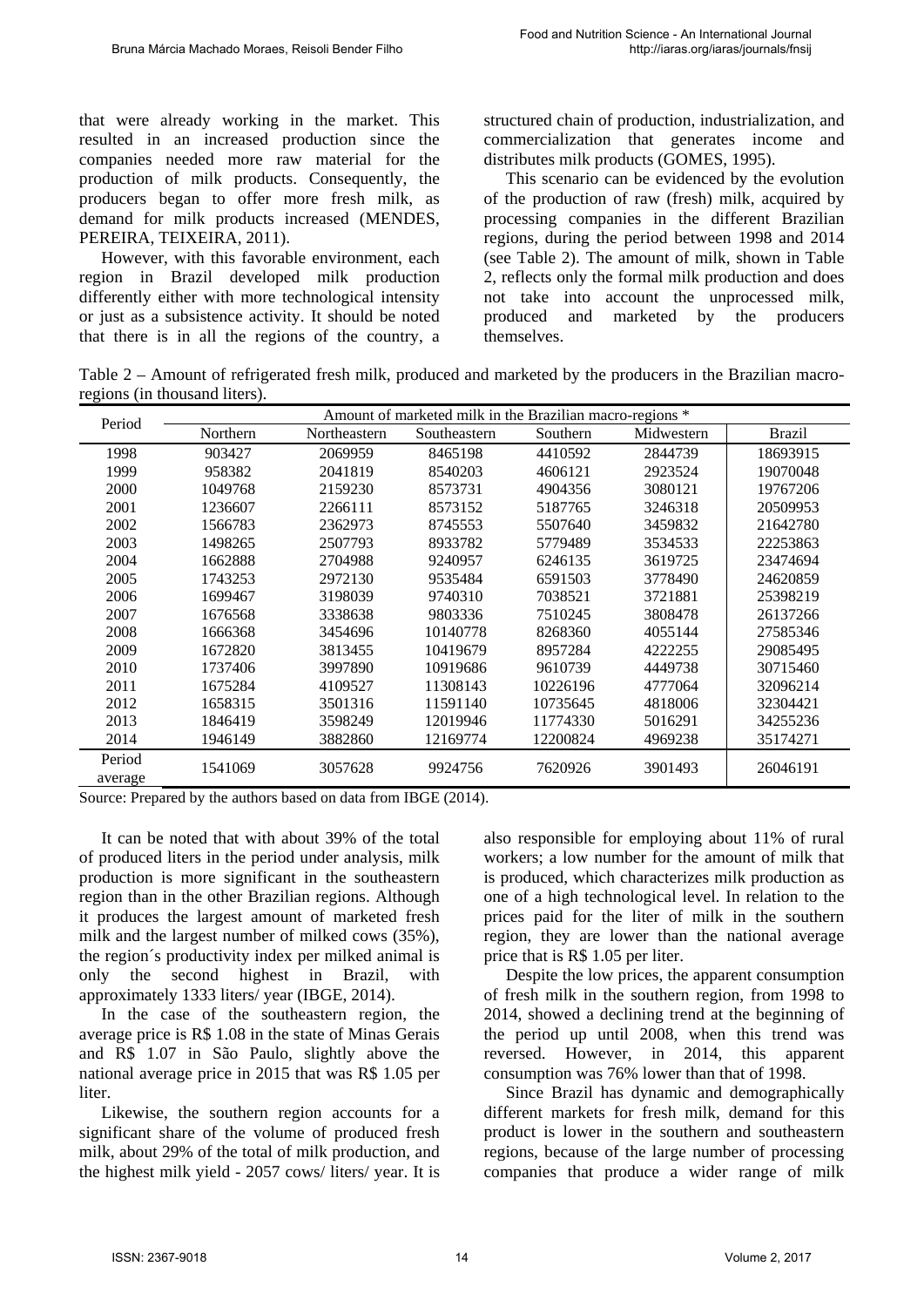products (lactose-free milk powder, yoghurts, among others), (THE NATIONAL SOCIETY OF AGRICULTURE, 2015).

Another characteristic of the region is the fact that the milk activity is carried out, in large part, in small size properties. A large number of them deal with family agriculture and are close to other similar properties, which facilitates milk collection by the companies (TRICHES, 2011).

In the Northern region, the share of small size properties producing milk is about 6% during the period under study (IBGE - BRAZILIAN INSTITUTE OF GEOGRAPHY AND STATISTICS, 2014). With regard to the labor market, the region is responsible for employing about 9% of workers in the agricultural sector (DIEESE, 2014). Because of the relatively low proportion of workers to the land extension, labor-intensive techniques prevail in the region.

Despite the low level of fresh milk production in the region, the apparent consumption of fresh milk has been growing over the years. In the period between 1988 and 2014, demand for fresh milk expanded by 90%, reaching about 2 million liters in 2014. This growth is mainly due to the increase in income, from the federal government income transfer programs, and food distribution programs to schools, from family farming, such as the Food Acquisition Program (FAP) (THE NATIONAL SOCIETY OF AGRICULTURE, 2015).

Despite the considerable cattle herd, about 20% of the total of milked cows, and the largest concentration of rural workers in the country, about one-third has a low productivity average in relation to the other regions – 725 liters/ cow/ year.

As for fresh milk consumption in the region, its volume remained stable in the 2000s and reached about 4.6 million liters in 2014. When compared to the northern region, milk consumption is higher, since a larger volume of milk is produced in this region. Nevertheless, the region is a net importer of dairy products.

Finally, the Midwestern´s average share in milk production is about 15% of the total of milk production. As for the price paid for the liter of fresh milk, the price paid in the state of Goiás is above the national average price and is traded at R\$ 1.06 per liter (CEPEA/ Leite, 2015). Moreover, the share of rural workers working in milk production is about 11% (DIEESE, 2014).

Although the Midwestern region accounts for about 15% of fresh milk production, milk consumption indicated to be unstable over the period under study. Although demand for fresh milk in the region was about 4.9 million liters in 2014, a consumption 43% higher than that of 2000, demand for fresh milk has been declining since 2010.

### **2.3 Incentive Policies for milk production in Brazil**

The Brazilian dairy market has a very complex structure on account of a large number of agents working in the sector. If on one hand, there are producers and collectors, who are the agents responsible for reaching out the product to processing industries, on the other hand, there are industries responsible for reaching out milk and milk products to distribution channels.

Given this structure, the Brazilian dairy sector underwent many changes over the years. In 1995, the sector started undergoing a great expansion, mainly due to the entry of multinational companies in the Brazilian market, which spurred the producers to invest in technologies that could yield larger production. This assistance came in the form of new ideas to modernize production, and cooperative agreements instituting supply of coolers, more updated handling, and nutrition techniques. Besides, the companies would provide specialized technical assistance in pasture growing for feed (NARDI JÚNIOR AND SANTOS, 2013).

With this new productive and commercial configuration, the Ministry of Agriculture, Planning, and Supply (2014) started to launch incentive programs for milk production. Among them are per quality payment programs and regulations that determine the nutritional values that should be in the product. These regulations were the basis for the formulation of the price that should be paid to each specific producer for the milk liter.

Moreover, the ten-year cattle breeding incentive plan, which aims to sustainably increase cattle breeding productivity and competitiveness, has been launched recently in 2014. This plan is based on two programs, More Milk, and More Meat. The first one aims to increase dairy cattle productivity by 40%, and the main way to achieve this is through the adoption of technologies that will provide improvements in genetics, nutrition, and herd management.

The goal of this program is to increase per animal productivity, which is still very low in Brazil, especially in the Northern, Northeastern, and Midwestern regions. According to the Ministry of Agriculture, Livestock, and Food Supply (MAPA, 2014), one of the objectives of the program is to increase productivity to 2000 liters/ cow/ year, which will allow Brazil to reduce its dependence on the foreign dairy market. It should be noted that the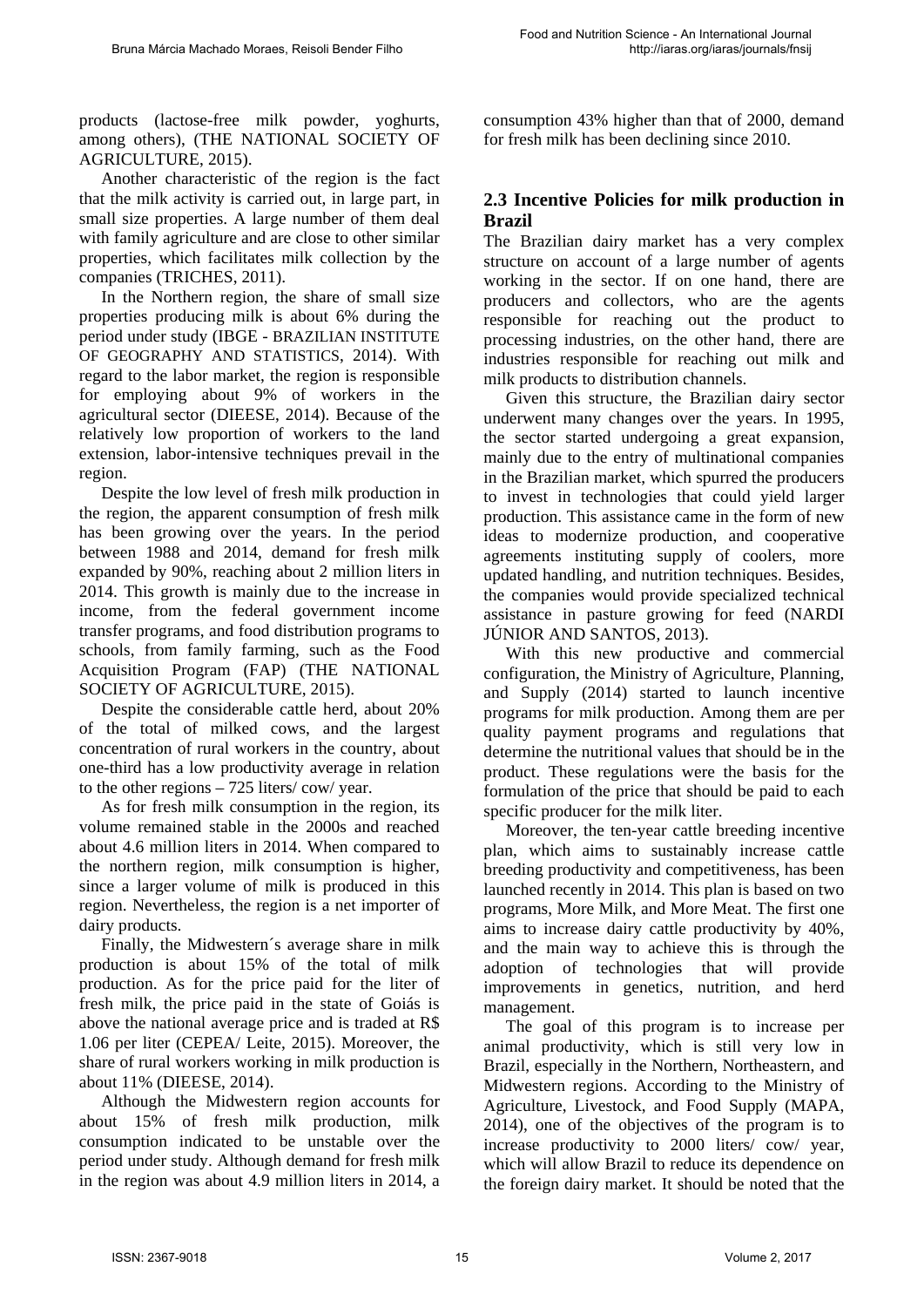only region where this level of productivity, stipulated by the program, has already been reached, is the southern region; whereas the other regions still need to make some changes to reach this goal (IBGE, 2015).

The second program, More Cattle Farming, is associated with beef cattle farming, which aims to increase production by 40% and double productivity. To this end, the stocking rate per hectare would increase from 1.3 to 2.6 animals/ ha, without requiring expanding the agricultural frontier, resulting thus, in native forests preservation.

Despite these programs, there are other factors working otherwise, discouraging thus milk production. This is the case of high-interest rates, charged by credit granting agencies and the high tax burden. With these factors, the agricultural inputs reach the producer with a less competitive price, leaving the activity with little profitability and an increased production cost (CEPEA, 2014).

Overall, it can be noticed that in terms of quality, the kind of incentives that exist in Brazil are related to the standardization of production, because several payment programs have been created over the years, to grant bonuses to quality milk producers. In addition to these programs, there are other bodies, such as the Brazilian Agricultural Research Corporation (EMBRAPA), the Technical Assistance and Rural Extension Company (EMATER), and State agencies that assist milk producers in finding new management practices able to facilitate production.

As corroborated, Camilo (2014) emphasizes that although still scarce, the incentives for milk production in Brazil, are through technical assistance and credit lines from public institutions and local credit agencies, to promote the purchase of materials, animals, and genetic improvement. In other words, there are no direct subsidies, through cash payments, intended for milk production.

# **3 METHODOLOGY**

#### **3.1 The PAEG Model**

In order to reach our goal, which is to analyze the impacts of an incentive policy on milk production in Brazil, we made use of a multi-regional and static general equilibrium model, based on the General Equilibrium Analysis Project (PAEG) for the Brazilian Economy, version 3.0, developed by Teixeira *et al.* (2008).A data set that encompasses the five Brazilian regions and the main international partners of Brazil. Thus, it makes it possible to analyze the domestic and foreign trade flows, as well as the changes in the political and trade variables.

As a basis for its formulation, the PAEG uses the basic structure of the Global Trade Analysis Project (GTAP) model, developed by Hertel (1997). However, it is carried out through the GTAPinGAMS (version 8.0 of GTAP), as shown in Rutherford and Paltsev (2000) and Rutherford (2005). Specifically, the GTAP model uses the database, whereas the formulation is defined from a nonlinear complementarity problem. Its implementation is through the GAMS (General Algebraic Modeling System) programming language, as found in Brooke *et al*. (1988).

In this language, the GTAP model is performed as a system of linearized equations and allows the model to be carried out as a nonlinear complementarity problem through the GAMS language. The PAEG model uses the same programming as the one used in the MPSGE (Modeling Programming system for General Equilibrium), proposed and developed by Rutherford (1999), and is performed through blocks of production functions, demand, and specific constraints. In this way, the MPSGE transforms the information contained in the economic blocks into algebraic equations, which are processed by the GAMS.

The PAEG model is known for being static, multi-sectoral and multi-regional, with each region having an input-output matrix that represents the production and distribution of goods and services. Specifically, Brazil was disaggregated, so as data from its five major regions could be got. Moreover, this general equilibrium model is based on optimization, in which consumers, either final or intermediate, seek to maximize their well-being, given their budgetary constraint. It should be noted that, because the model is static, the levels of investment and production of the public sector are also static.

The PAEG model is compatible with the GTAP 8.0 database. However, some adjustments needed to be made so that Brazil could be disaggregated and represented by its five main regions. In this case, the data that were previously in the GTAP were substituted with data from the input-output matrices of the Brazilian macro-regions.

For this substitution, trade flows between Brazil and other regions of the world were maintained in the same way as in the original GTAP database. The first survey ever on the input-output matrices of the five Brazilian regions was carried out by Parré (2000); and that of the PAEG 3.0 version was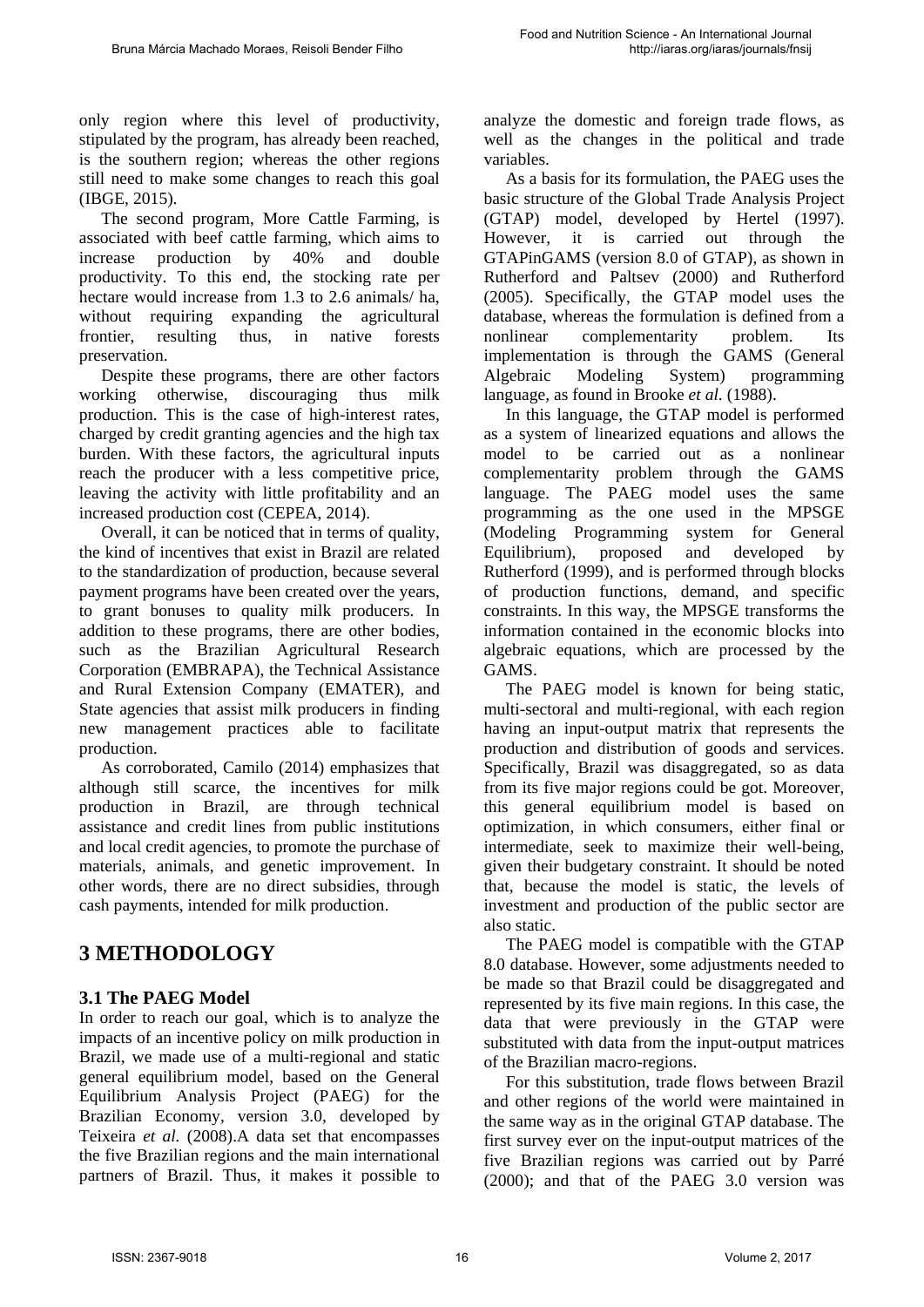updated for the year 2007, with the aim to standardize it with the GTAP, which also had its latest version released that same year. Another change made, consisted in disaggregating several important sectors of the Brazilian economy, which were jointly analyzed in the GTAP. Therefore, the PAEG model was aggregated into 19 sectors and 12 regions.

#### **3.2 Scenarios of Analysis**

At this point, simulated scenarios are presented to support the discussion on the impacts of incentives on milk production in Brazilian. These scenarios are based on the two policy lines, both domestic and foreign/ commercial, which are, subsidies to domestic production and taxes on the use of primary factors in production. These two guidelines were defined for financially influencing the milk and agricultural activities as a whole. With regard to subsidies to domestic production, they help reduce the production costs, since they serve as incentives for the dairy activity. However, it is worth noting that, in Brazil, subsidies for milk production are currently provided through financing and specialized technical support, by agencies for agricultural development and public companies.

According to Cardoso (2011), the Brazilian agricultural sector requires the intervention of the government because of its biological characteristics and taxes in the domestic market. Due to the highinterest rates charged by credit agencies, many rural producers are unable to enter and remain in the dairy market, requiring thus, the government's intervention to implement subsidy policies, through credit line programs and loans´ interest rates equalization.

Moreover, seeking to encourage milk production, MAPA created in 2012, the Program, More Animal Husbandry, which aimed to increase milk production by 40% in the next ten years, starting in 2014. As guidelines, the program consisted in improving the animals' genetics to increase per animal productivity, expanding markets, incorporating new technologies, investing in safety and in the quality of the fresh milk that serves as the basis for milk products, in order to increase the products´ visibility in the foreign market.

As for the interest rates equalization (IRE), it would serve as a means to subsidize the agribusiness production, which has been contributing over the years, to the expansion of production and demand for agricultural implements. This equalization consists in subsidizing the rates differences between the fundraising costs from financial and official institutions, plus the administrative and tax costs of these institutions and the charges levied on the final loan taker. As a result, the government would compulsorily expand the private banks' participation in the financing of the rural sector, increasing thus, the credits supply (CARDOSO, 2011). This measure would provide more investment conditions for milk production since production costs have been growing steadily.

Milk production has increasingly higher costs, mainly due to the need for nutrient-rich feed to feed the animals, such as seeds, fertilizers and groundwork for pasture growing, and silages for food supplementation. The latter, have a large share in the financial outlay of rural producers. In addition, taxes on primary products are levied on them. Moreover, mineral supplements have been gaining ground in animal feed, especially during low rainfall periods (CEPEA/ Leite, 2015).

Following the discussions, Table 3 presents the two scenarios that propose changes in subsidies and taxes, in order to find alternatives to increasing milk production in Brazil.

| Table 3 - Proposed scenarios |  |  |
|------------------------------|--|--|
|------------------------------|--|--|

|                                                                   | <b>Changes</b>              |                          |  |  |  |  |  |
|-------------------------------------------------------------------|-----------------------------|--------------------------|--|--|--|--|--|
| <b>Scenarios</b>                                                  | Proposal 1                  | Proposal 2               |  |  |  |  |  |
| <b>Subsidies</b><br>to<br>domestic production                     | Increase by<br>10% (1A)     | Increase by<br>20% (2A)  |  |  |  |  |  |
| 2 - Taxes on the use of<br>primary<br>in<br>factors<br>production | Reduction<br>by $10\%$ (1B) | Reduction by<br>20% (2B) |  |  |  |  |  |

Source: Prepared by the authors (2016).

Scenario 1 is related to the supply of production subsidies to the Brazilian dairy sector. As a basis for this scenario, arbitrary increases by 10% and 20% in subsidy for the production of milk and milk products (rmk) were proposed. The basis of this scenario is the effects that the expansion of rural credit and/ or interest reduction can exert on milk production and on regional and foreign trade flows.

Scenario 2 deals with taxes on the use of primary factors in production. In the case of the milk sector, according to the Ministry of Finance (2014), a tax rate of 16.25%, is currently levied on the trade of the fresh milk that is used either in the production of milk products or consumed as UHT milk, such as the long life milk. Therefore, the proposed change consists in reducing this rate. To this end, two reduction bands of 10% and 20%, are defined, from the current rates. The aim is to check for the effects, the behavior of the dairy production, and the production sensitivity to these costs.

As discussed in Lisboa and Latif (2013), the dairy sector has a complex tax burden that together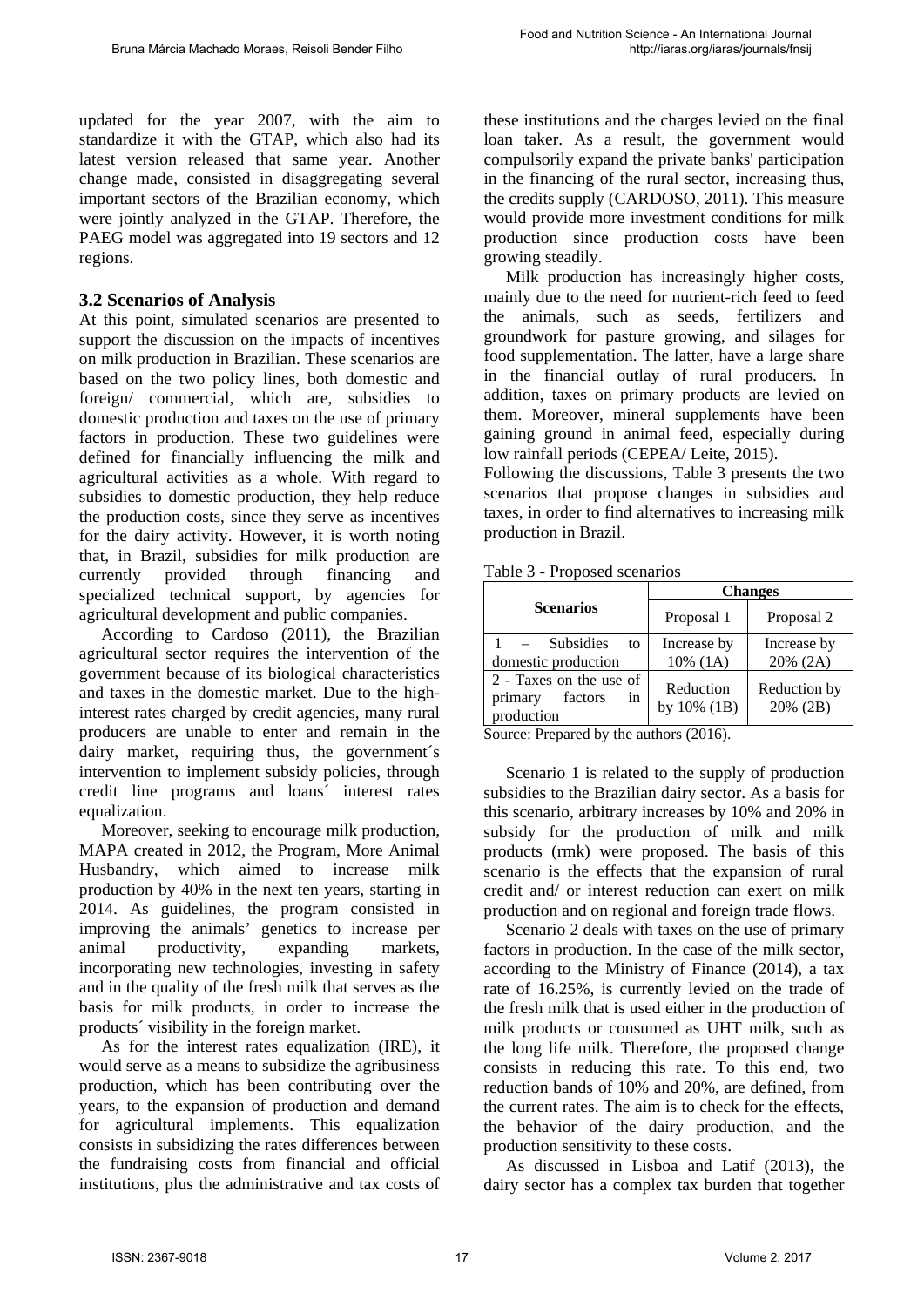with other endogenous factors, contribute to increasing production costs. In addition, a ban on the use of presumed credit for dairy products, exempted from the PIS and COFINS taxes, has been established recently, in 2012. Therefore, the price received for the liter of refrigerated raw milk tends to rise.

The effects of these taxes on the dairy sector would initially be the generation of two distinct prices, the price received by producers and the one paid by consumers. The difference between the two prices is the tax that is levied. In this case, imposing taxes on the dairy sector would be harmful to the sector because of the inelastic demand of the sector. Further, there would be an increased cost to the producers. Therefore, the supply curve would shift in a larger proportion in relation to the amount that would be offered, whereas there would be few changes in the demand curve (BRUNOZI JÚNIOR *et al*., 2012).

## **4 Results and discussions**

#### **4.1 Analysis of changes in foreign prices**

Regarding the foreign commodities prices, a 10% increase in subsidy for the production of milk and milk products, as shown in scenario 1A, results, although marginally, in a price fall in all the exporting regions (see Table 3, Annex 1). Because, with the increased production of milk and milk products in the Brazilian market, and given that Brazil is currently a net importer, there would be a low demand for the sector´s products in the international market, since the domestic market would be supplied, albeit in part, by its own production. By symmetry, a larger supply of dairy products in the international market would result in a price fall.

The same thing occurs with scenario 1B in which there is a simulation of a more significant increase by 20% in subsidy for the production of milk and milk products. This situation results in a fall in the price of milk and milk products, imported into all the Brazilian regions and other regions under study. As expected, these results are more significant than those found in scenario 1A; however, their behavior is the same among the regions.

Regarding scenario 2A, a 10% tax reduction on the use of primary factors in the production of milk and milk products, results in a fall in the price of imported products. However, unlike scenario 1A, the results were found only in the Brazilian regions. This can be due to the Brazilian high tax burden which, despite the lower level of taxation, turns the domestic product more expensive in the foreign market, which has reduced tax rates. So, only the domestic prices and trade between the regions will be affected.

Similar variations are found in scenario 2B. However, the results are more significant. In this case, a 20% tax reduction on the use of primary factors in the production of milk and milk products, results in a reduction in the price of imported products into all the Brazilian regions. These changes are also found in the other regions under study.

In analyzing the proposals for primary costs reduction, we found that the declining movements in the domestic products prices were more significant in all the regions when compared to the scenarios of increased subsidies for the production of milk and milk products. Therefore, it seems that a policy on tax reduction would have a more significant impact on the domestic prices than subsidies for the production of milk and milk products.

#### **4.2 Analysis of variations in total imports and exports by region**

Other implications of the simulated proposals for the dairy sector are related to foreign trade flows, given that Brazil is a net importer of these products. In this sense, we analyze the variations in imports and exports resulting from the simulations in scenario 1 – subsidy increase by 10% and 20% for the production of milk and milk products (scenarios 1A and 1B - Annex 2) and scenario  $2 - \tan x$ reduction by 10% and 20% on the use of primary factors in production (scenarios 2A and 2B - Annex 2).

The analysis of scenario 1A, as shown in Table 4, evidenced that the Southeastern region, with an increase of 0.40%, was the region with the highest positive variation in milk and milk products exports (rmk) when compared to the other Brazilian regions. This result is due to the significant production of milk and milk products in the region, and also because the region accounts for a significant share of dairy products exports. About 65% of the total of the sector´s exports are from this region (IBGE, 2015).

A movement in the same sense was found in the Southern region, with an increase of 0.22% in milk and milk products exports. On account of this new situation and increased exports, the region is inserted into the foreign market, since it does not currently account for a large share of the Brazilian exports.

On the other hand, there was a fall, although marginally, in imports of milk and milk products in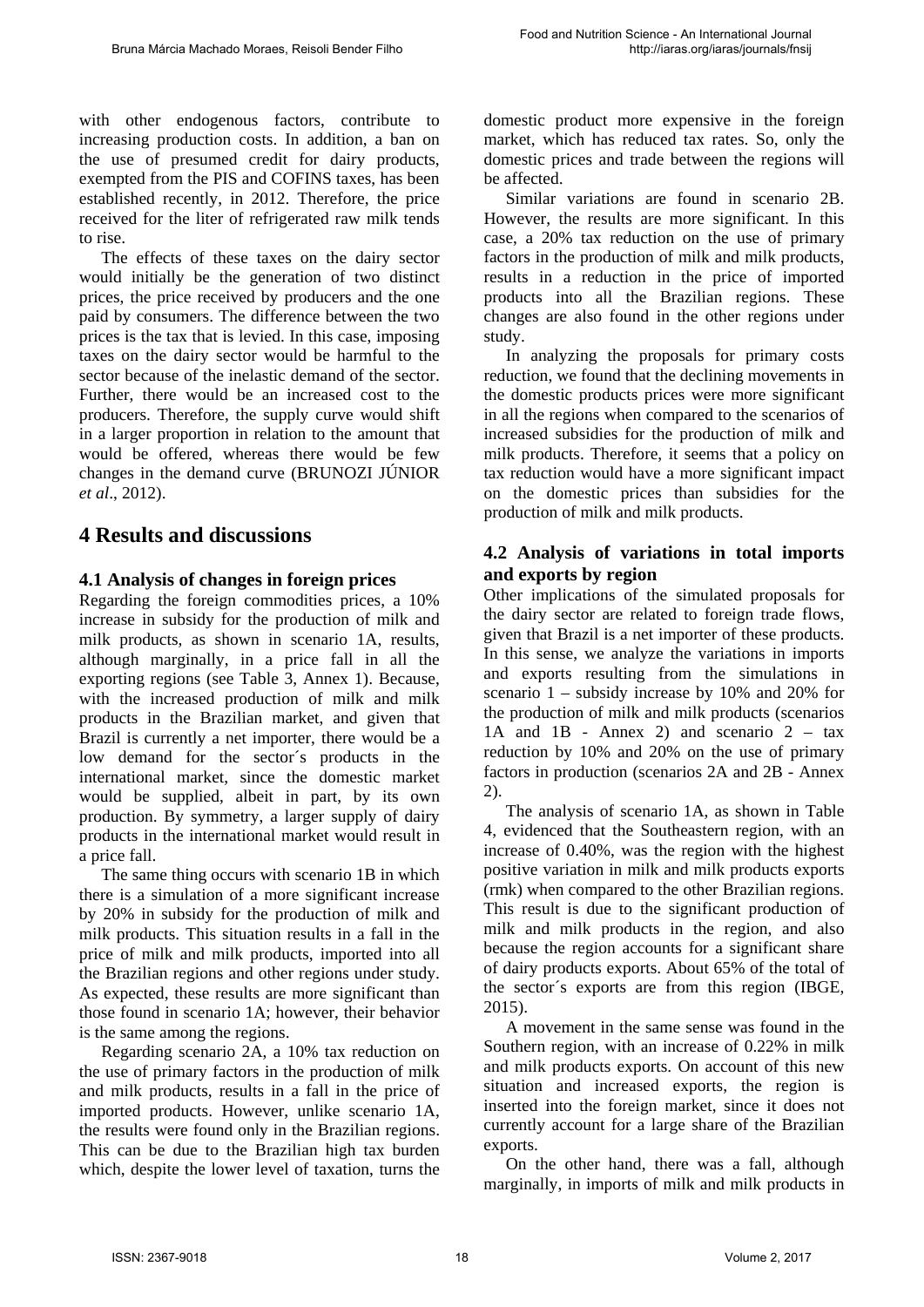the Southeastern and Southern regions by 0.06% and 0.01%, respectively. These results help reduce the dependence on the foreign market and contribute to improving the trade balance of the sector (see Table 5). Specifically, with respect to the Southern region, the fall in imports caused by production incentives through subsidies, and increased exports, highlight the growth potential of the milk and milk products sector of the region, mainly because of its high productivity.

The Northern, Northeastern, and Midwestern regions, in turn, showed different indices from those found in the other Brazilian regions, both in terms of exports and imports, especially in the Northeastern region, where the increase in imports was 0.90 %. Since the subsidy increase for the production of milk and milk products has decreased the sector´s production, following a reallocation of productive factors, imports from the other Brazilian and/ or foreign regions were inevitably increased to meet the growing demand for the sector´s products. Furthermore, milk production in the Northeastern region is largely carried out on small farms with a high production cost and a family labor, which is not always qualified for the task (EMBRAPA, 2015).

As for the other agricultural products, they generally, tended to follow the domestic production expansion, specifically corn and other cereals (gro), soybeans and other oilseeds (osd), meats and animals (Oap) and other agricultural products (agr), whose variations in imports and exports were positive.

Therefore, policies meant for stimulating the production of milk and milk products through subsidies, cause positive effects on the other agricultural products that tend to raise the level of their foreign flows, mainly because Brazil accounts for a significant share of the world market for grains and meat (FAO, 2015). Specifically, it can be noticed an increase, mainly, in exports of agricultural products and meat, and food products, except for rice (pdr), which showed an opposite movement, a rise in imports and a fall in exports.

With respect to scenario 1B, which simulated a 20% increase in subsidy for the production of milk and milk products, changes in the same direction as that in scenario  $1A -$  growth in imports of the dairy sector in the Northern, Northeastern, and Midwestern regions, and a fall in imports in the other regions – were found. It should be noted that whereas the former regions require larger volumes of imported products for consumption, the Southern and Southeastern regions, for having increased their production and reduced imports, allocate the milk and milk products surpluses to the foreign market and the other Brazilian regions.

A 10% tax reduction on the use of primary factors in the dairy sector as in scenario 2A, resulted in an increase in milk and milk products (rmk) exports in the Southeastern and Midwestern regions. The highest positive variation occurred in the Southeastern region, with a 0.15% growth. Regarding the other regions, including the Southern region (-0.10%), exports fell, especially in the Northern region, where exports declined by 0.54%. This result can be explained by the fact that the Southeastern and Midwestern regions, together, account for about 70% of total exports of the Brazilian dairy sector. Therefore, it can be concluded that factors of production can be intensified in the most exporting regions, channeling their surpluses to the foreign market.

As for the other products, exports growth led to increases in all of the agricultural products in the Southeastern region; a behavior also observed in imports, except for the milk and milk products sector. This result indicates an improvement in the trade balance of the region, on account of the reduced need for imported dairy products. Regarding non-agricultural products, there is an increase in exports, mainly in the Northern and Northeastern regions, which is not the case in the Southeastern Region, which registered a fall in its exports of this kind of products.

Conflicting results were found by Pereira (2011), whose work evidenced an expansion of milk and milk products exports in the Northern, Northeastern, Midwestern, and Southern regions, and a marginal decline in dairy products exports in the Southeastern region. These trade flows are explained by the fact that the production increase occurred in regions that also increased their export volumes. Regarding the foreign purchases of the dairy sector, there was a fall in the volume of imports in the Northern and Northeastern regions, contributing thus to a positive trade balance, unlike the other regions, which registered an increase in imports.

With a larger tax exemption, as in scenario 2B, the impacts on imports and exports are even more significant than those observed in scenario 2A. Specifically, imports fell only in the Southeastern region, while foreign purchases increased in the other regions, even in the Southern and Midwestern regions. As for the positive variation in the Southern region´s imports, it is due to a fall in the production of milk and milk products, requiring thus, larger import volumes for consumption.

Broadly, the variations in exports indicated as expected, an increase in foreign sales in the regions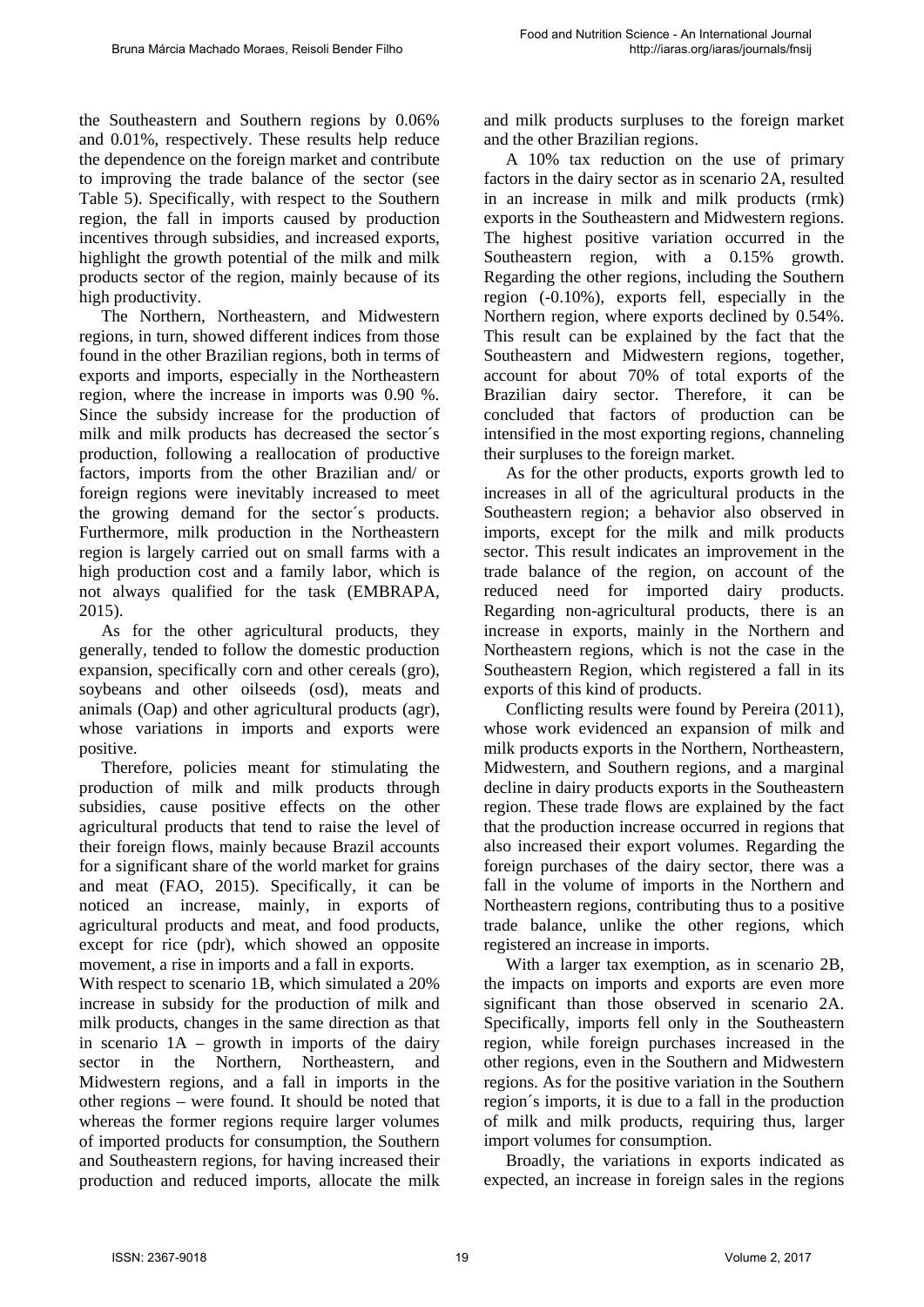that had production surpluses (production expansion and fall in imports). However, there was an increase in imports and exports in the Midwestern region. A result that may be associated with the apparent consumption of fresh milk in the Midwestern region, which has been declining since 2010, at the moment when the State of Goiás has been strengthening its position as the largest exporter of milk and dairy products in Brazil.

Based on the changes, proposed and presented in Tables 10 and 11, the scenario of tax reduction on the use of primary factors in the production of milk and milk products, proved to be more efficient at promoting exports, since it resulted in increases in the most productive regions of fresh milk (Southeastern and Southern regions). As for the foreign purchases, the policy of subsidy granting resulted in a larger fall in imports, when compared to those from tax exemption. Therefore, the policy must be in line with the aimed goals of the sector, either in the domestic market or in the foreign market.

# **5 Conclusions**

The expansion of the Brazilian agribusiness has boosted the development of milk production in the Brazilian regions. However, with the commercial opening occurred in the 1990s, the economic scenario of the dairy sector underwent major changes with the entry of multinational companies in the dairy sector, which introduced new ways to produce and market fresh milk, such as ultrapasteurized milk and several other milk derivatives that were not yet marketed in Brazil. Nowadays, although milk production is configured differently in each of the Brazilian regions, there is still a need for imports, to supply the domestic market. This consumption surplus comes mainly from the MERCOSUR countries, because of their proximity to Brazil and the agreements signed by the group members as well.

It is in this context that we sought to assess how the latest incentive programs for milk production have influenced on the Brazilian foreign position, as an importer, in the international trade of the dairy sector. Two scenarios were simulated, each consisting of two proposals. The former assumed a

#### *References*

ALVIM, A. M. As Consequências dos Acordos de livre Comércio Sobre o Setor de Lácteos no Brasil.

10% and 20% increase in subsidy for the production of milk and milk products. The latter assumed a tax reduction by 10% and 20%, on the use of primary factors in the production of milk and milk products. In order to simulate such changes and analyze the generated impacts, we carried out the General Equilibrium Analysis Program (PAEG) for the Brazilian Economy.

Overall, our findings suggest that there is a reduction in the foreign price for dairy products. This reduction is more visible in the scenario of increased subsidies granting in Brazil. In this case, incentives to production would reduce imports of dairy products. And as a consequence, the product´s stocks would grow in the other countries, inducing thus, a price fall. Furthermore, it was evidenced that an increase in subsidy to production would result in a reduction in the level of international exports since an increase in the domestic supply of milk would reduce the need for imports of the product. In addition, Brazil would increase the stocks volumes, including exports volumes, which would result in an increase in imports of dairy products from other countries.

From these results, a subsidy increase for the production of dairy products in Brazil would result in more significant variations in the foreign prices and levels of imports and exports than the variations in the domestic tax exemption. At the same time, it was evidenced that commercial policies would generate more significant impacts on the expansion of production and reduction of import surpluses than fiscal policies.

Although the results have shown important trends for the production growth of milk and milk products, some limiting factors such as the sector´s aggregation make carrying out a separate analysis of the market for fresh milk and milk products impossible. In addition, the lack of data on dairy products production made it difficult to better contextualize the market. Therefore, we suggest that other ways of promoting production, specifically, those aimed at increasing productivity, as well as per quality payment programs, be studied so that the Brazilian dairy market may be sustainably expanded.

*Revista de Economia e Sociologia Rural*, Piracicaba, SP, vol. 48, nº 02, p. 405428, abr/jun 2010.

BROOKE, A.; KENDRICK, D.; MEERAUS A.; RAMAN. R. GAMS: A user's guide. *GAMS Development Corporation*, 1988.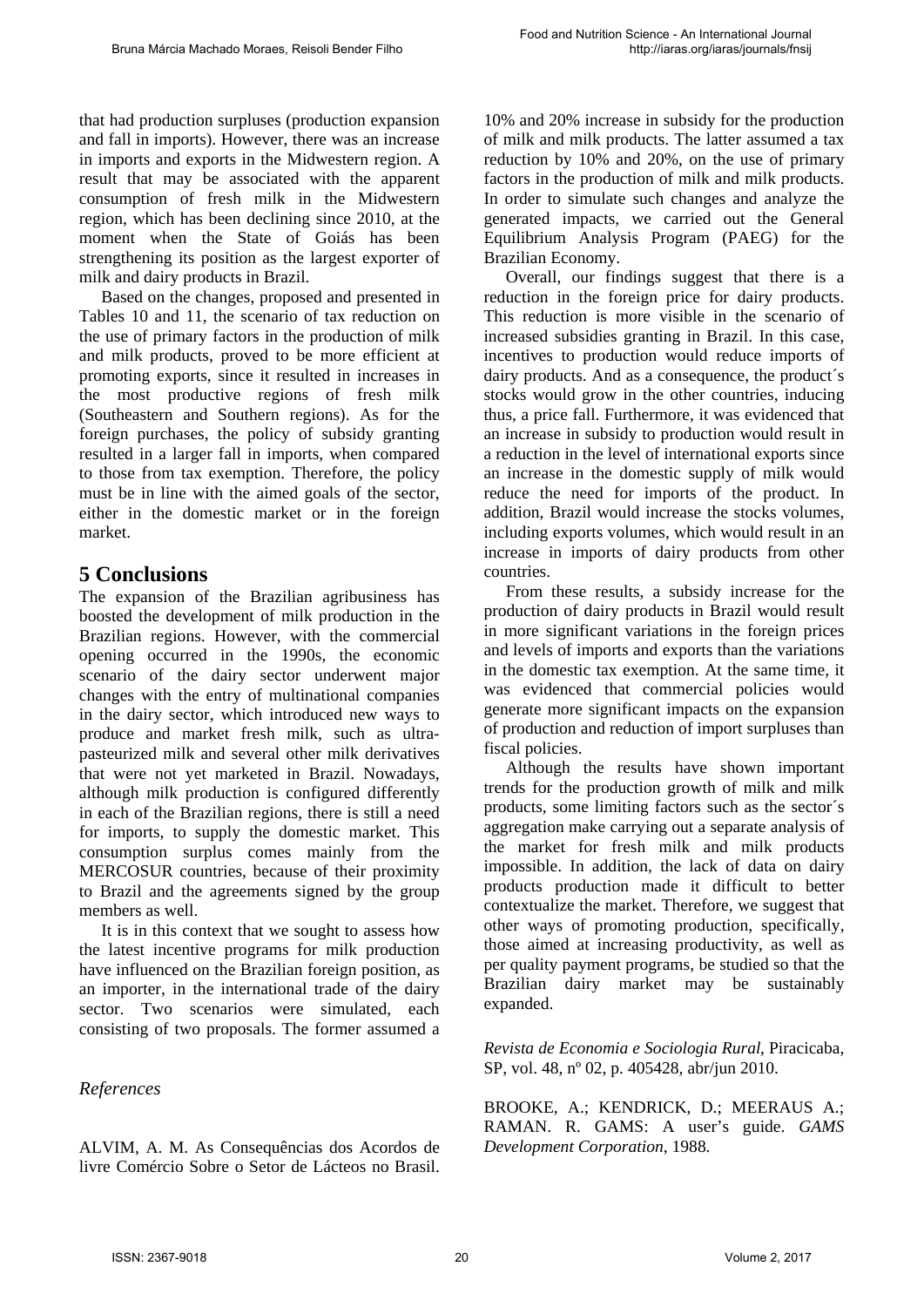BRUNOZI JÚNIOR, A. C.; ABRANTES, L. A.; FERREIRA, M. A. M.; GOMES, A. P. Mercado e Tributação: Uma Abordagem Teórica sob a Perspectiva de Estruturas de Mercado na Cadeia Agroindustrial do Leite. *Documentos Técnico-Científicos.* Volume 43 | Nº 01 | Janeiro - Março | 2012.

CAMILO, P. J. A organização espacial da agroindústria do leite e seus impactos sobre a produção na região sul do Brasil. Anais... *VII Congresso Brasileiro de Geógrafos.* Vitória, Espírito Santo – 10 a 16 de Agosto de 2014.

CARDOSO, D. F. Efeitos da política de equalização das taxas de juros do crédito rural no crescimento econômico das regiões brasileiras. *Dissertação*  (Mestrado em Economia Aplicada) - Universidade Federal de Viçosa, 2011.

CARVALHO, B. H. P.; ROSADO, P. L.; SHIKI, S. F. N.; CRUZ, A. C. Integração intra e intermercado: o caso dos preços do leite e derivados no Brasil. Anais*... Encontro Nacional de Pesquisadores em Economia*. ANPEC, Foz do Iguaçú (PR), 2013.

CARVALHO, M.P.; ALVIM, R. S.; MARTINS, M. C. Considerações sobre a inserção do Brasil no Mercado Mundial de Lácteos. Artigos. *Confederação Nacional da Agricultura,* CNA – BRASIL, 2006.

CENTRO de Estudos Avançados em Economia Aplicada. Boletim do Leite. In: CEPEA Leite, *ESALQ/USP*. Ano 10 - número 106 - janeiro de 2003.

\_\_\_\_\_\_\_\_\_\_\_\_\_\_. Boletim do Leite. In: CEPEA Leite, *ESALQ/USP.* Ano 15 - Nº 176 - Abril de 2009.

\_\_\_\_\_\_\_\_\_\_\_\_\_\_. Boletim do Leite. In: CEPEA Leite, *ESALQ/USP*. Ano 20 nº 233 | Setembro 2014.

DEPARTAMENTO Intersindical de Estatística e Estudos Socioeconômicos – *DIEESE*. Alimentos ainda pressionam o custo de vida em São Paulo. Nota à imprensa, dez 2014. Disponivel em http://www.dieese.org.br/analiseicv/2014/201411an aliseicv.pdf Acesso em: fev 2015.

EMPRESA Brasileira de Pesquisa Agropecuária. *Embrapa Gado de Leite*. Sistemas de Produção. Disponível em http://www.cnpgl.embrapa.br/sistemaproducao/ Acesso em: fev 2015.

GOMES, S.T. Analise da economia leiteira brasileira. Artigos técnicos. *Universidade Federal de Viçosa,* 1995. Disponível em: http://www.ufv.br/der/docentes/stg/stg\_artigos/Art\_ 085%20%20AN%C1LISE%20DA%20ECONOMI A%20LEITEIRA%20BRASILEIRA%20%2819- 195%29.pdf> Acesso em: fev 2015.

HERTEL, T. W. Global Trade analisys: modeling and applications. *New Yourk: Cambridge University Press*, 1997.

INSTITUTO Brasileiro de Geografia e Estatística – *IBGE*. Sistema de Recuperação Automática - Banco de dados. Disponível em: <http://www.sidra.ibge.gov.br/bda/ tabela/protabl.asp?c=1086&z=t&o=24&i=P.Acesso em jan 2015.

LISBOA, M. B.; LATIF, Z. A.. Democracy and growth in Brazil. INSPER. Instituto de Pesquisa e Ensino. Tradução: Francisco Marcos Macedo Salgado*. Working Papers*. São Paulo. 2013.

MACHADO, K. B.. A dinâmica das transações na cadeia produtiva do leite: uma análise das relações entre produtor, indústria e governo. Dissertação (Mestrado em Agronegócios) - *Universidade Federal de Goiás,* 2014.

MINISTÉRIO da Agricultura, Pecuária e Abastecimento. Plano mais pecuária / Ministério da Agricultura, Pecuária e Abastecimento. Assessoria de Gestão Estratégica. – Brasília : *MAPA/ACS,* 2014.

MINISTÉRIO do Desenvolvimento, Indústria e Comércio Exterior. *AliceWeb*. Disonível em < http://aliceweb.desenvolvimento.gov.br/>. Acesso em mar 2016.

NARDI JÚNIOR, G.; SANTOS, E. B. Evolução Da Produção Leiteira Nas Regiões Do Brasil. ISSN Impresso 0102 -5716 ISSN Eletrônico 2178-3764 *Revista de Veterinária e Zootecnia*, 2013.

PARRÉ, J. L. O agronegócio nas macrorregiões brasileiras: 1985 a 1995. Tese (Doutorado em Economia) - Escola Superior de Agricultura Luiz de Queiroz, *Universidade de São Paulo.* Piracicaba, 2000.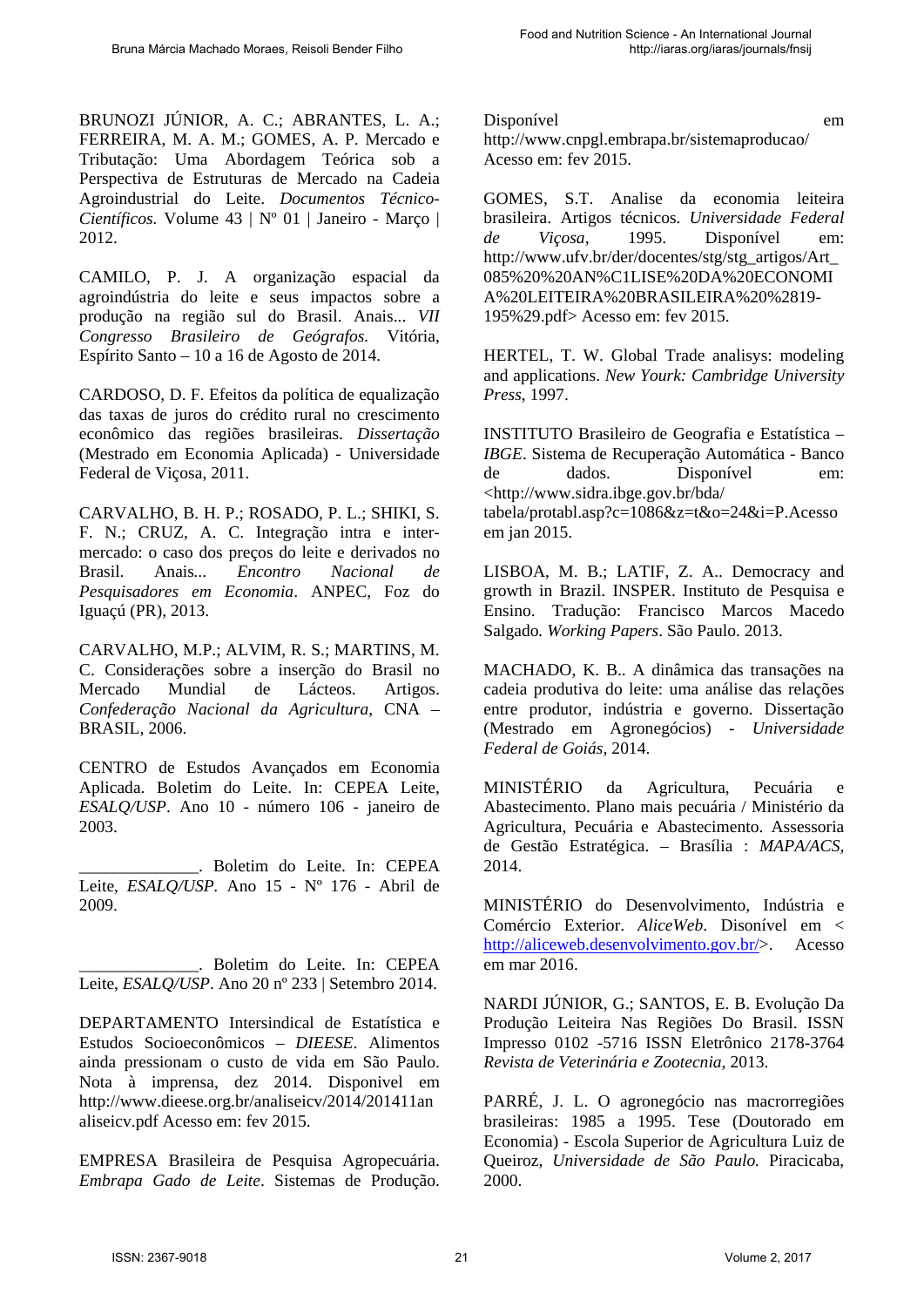PEREIRA, M. W. G. ; TEIXEIRA, E. C. ; GURGEL, A.C. . Os custos do fracasso das negociações da Rodada de Doha para o setor lácteo nas regiões brasileiras. In: José Luiz Bellini Leite; Kennya Beatriz Siqueira; Glauco Rodrigues Carvalho. (Org.). Comércio Internacional de Lácteos. 2ed.Juiz de Fora: *Embrapa Gado de Leite,* 2009, v. , p. 203-232.

RUTHERFORD, T. F.; PALTSEV, S. V. GTAPinGAMS and GTAP-EG: Global database for econmic research and illustrative models. Boulder: *Departament of Economics* - University of Colorado, 2000.

 RUTHERFORD, T. F. GTAPin GAMS: The dataset and statistic model. Prepared for the Workshop: "Alplied General Equilibrium Modeling for Trade Policy Analisys in Russia and the CIS". *The World Bank Resident Mission,* Moscow. December, 2005.

SOCIEDADE Nacional da Agricultura. Notícias. Consumo de lácteos perde fôlego no País. 2015. Disponível em http://sna.agr.br/consumo-de-lacteosperde-folego-no-pais/ Acesso em jan 2015.

STOCK, L. A. Boletim CBLeite: consórcio brasileiro para comparação de modelos de produção de leite. Ano 7, nº 19, outubro/2013. Juiz de Fora. *Embrapa Gado de Leite*, 2013

TEIXEIRA, E. C.; GURGEL, A. C.; PARRÉ, J. L.; PEREIRA, M. W. G..; BRAGA, M. J.; LÍRIO, V. S. Projeto de Análise de Equilíbrio Geral da Economia Brasileira (PAEGBrasil). *Relatório Técnico Final de Pesquisa CNPq*. 2008. 63p.

TESSARO, A. B.; TORRES, E. F.; BULHÕES, R. Comportamento da produção de leite e exportação de lácteos do Paraná entre 1996 e 2006. In... VII Seminário do Centro de *Ciências Sociais Aplicadas. Cascavel –* PR – 17 a 19 de junho de 2008.

TRICHES, E. Importância da atividade leiteira na agricultura familiar e uma análise na Propriedade Ghion – Marau- RS. 2011. 63 p. *Trabalho de Conclusão* (Graduação). Universidade Federal do Rio Grande do Sul – Porto Alegre, 2011.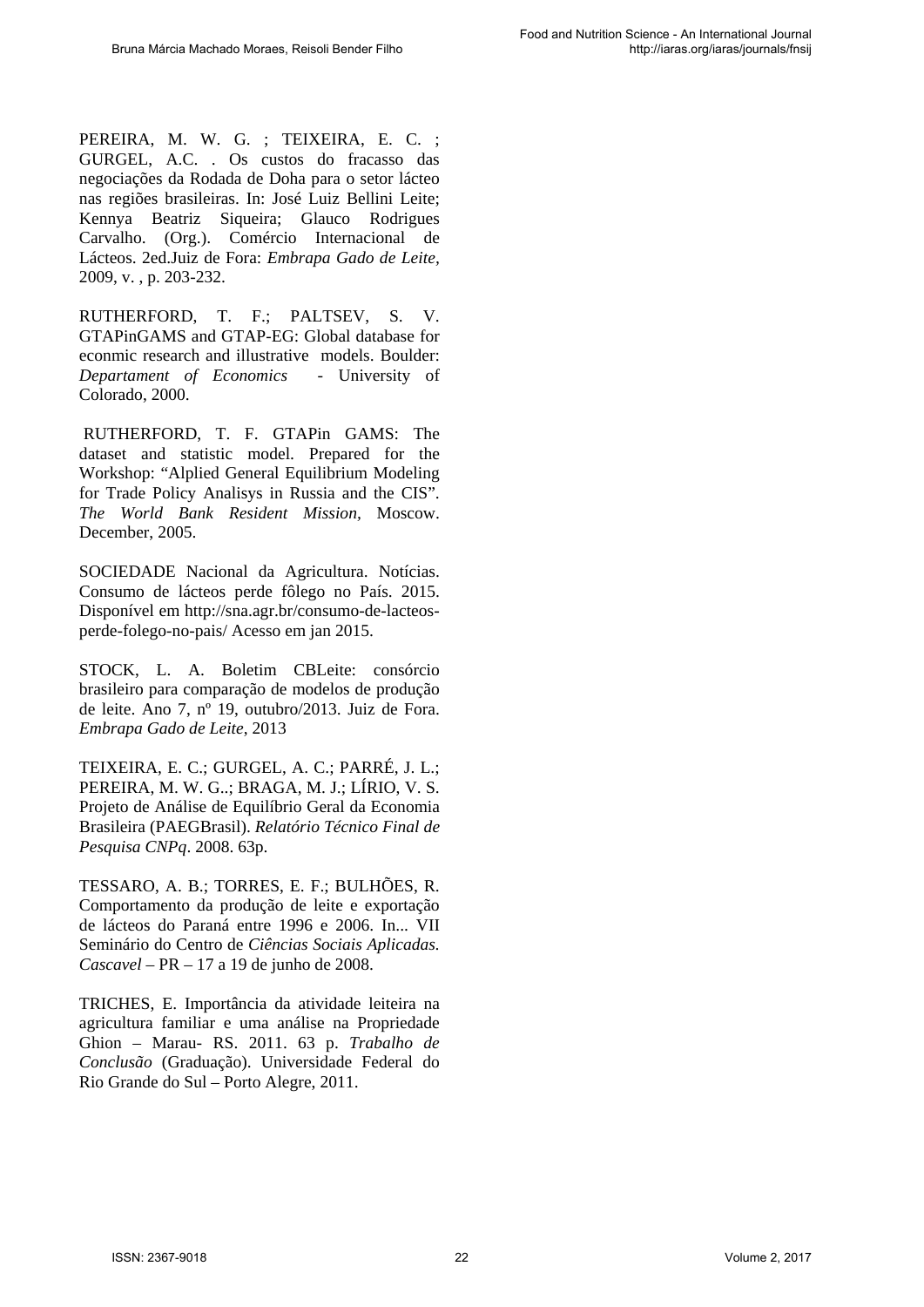| Tabela 5 – Change in foreign prices for third and third products and commodities under study (in %) |          |          |                      |          |          |                      |          |          |          |          |                    |          |          |          |
|-----------------------------------------------------------------------------------------------------|----------|----------|----------------------|----------|----------|----------------------|----------|----------|----------|----------|--------------------|----------|----------|----------|
|                                                                                                     |          |          | Scenario 1A          |          |          | Scenario 2A          |          |          |          |          |                    |          |          |          |
|                                                                                                     | pdr      | gro      | Osd                  | $c_b$    | Oap      | rmk                  | agr      | pdr      | gro      | Osd      | $c_b$              | oap      | rmk      | agr      |
| ${\bf N}$                                                                                           | $-0.016$ | $-0.004$ | $-0.003$             | $-0.006$ | $-0.009$ | $-0.282$             | $-0.002$ | $-0.002$ | $-0.001$ | $-0.001$ | $-0.001$           | $-0.001$ | $-0.058$ |          |
| <b>NE</b>                                                                                           | $-0.019$ | $-0.005$ | $-0.004$             | $-0.013$ | $-0.011$ | $-0.306$             | $-0.004$ | $-0.003$ | $-0.001$ | $-0.001$ | $-0.002$           | $-0.002$ | $-0.059$ | $-0.001$ |
| <b>MW</b>                                                                                           | $-0.021$ | $-0.005$ | $-0.003$             | $-0.008$ | $-0.011$ | $-0.288$             | $-0.003$ | $-0.003$ | $-0.001$ | $-0.001$ | $-0.001$           | $-0.001$ | $-0.049$ | $-0.001$ |
| $\mathbf{SE}$                                                                                       | $-0.022$ | $-0.006$ | $-0.002$             | $-0.010$ | $-0.012$ | $-0.268$             | $-0.002$ | $-0.003$ | $-0.001$ |          | $-0.001$           | $-0.002$ | $-0.038$ |          |
| S                                                                                                   | $-0.005$ | $-0.003$ | $-0.005$             | $-0.003$ | $-0.006$ | $-0.285$             | $-0.003$ | $-0.001$ | $-0.001$ | $-0.001$ |                    | $-0.001$ | $-0.057$ | $-0.001$ |
| <b>RMS</b>                                                                                          |          | $-0.001$ |                      |          | $-0.003$ | $-0.001$             | $-0.001$ |          |          |          |                    |          |          |          |
| <b>USA</b>                                                                                          |          |          |                      |          |          | $-0.003$             |          |          |          |          |                    |          |          | $-0.001$ |
| <b>RNF</b>                                                                                          |          |          |                      |          |          | $-0.001$             |          |          |          |          |                    |          |          |          |
| <b>ROA</b>                                                                                          |          |          |                      |          | $-0.001$ | $-0.002$             |          |          |          |          |                    |          |          |          |
| <b>EUR</b>                                                                                          |          | $-0.001$ | $-0.001$             |          |          | $-0.001$             |          |          |          |          |                    |          |          |          |
| <b>CHN</b>                                                                                          |          |          | $-0.001$             |          |          | $-0.001$             |          |          |          |          |                    |          |          |          |
| <b>ROW</b>                                                                                          |          |          |                      | $-0.001$ |          | $-0.002$             |          |          |          |          |                    |          |          |          |
|                                                                                                     |          |          | <b>Scenario 1B</b>   |          |          |                      |          |          |          |          | <b>Scenario 2B</b> |          |          |          |
|                                                                                                     | pdr      | gro      | Osd                  | $c_b$    | oap      | rmk                  | agr      | pdr      | gro      | osd      | $c_b$              | oap      | rmk      | agr      |
| ${\bf N}$                                                                                           | $-0.032$ | $-0.008$ | $-0.007$             | $-0.011$ | $-0.018$ | $-0.563$             | $-0.004$ | $-0.004$ | $-0.001$ | $-0.001$ | $-0.002$           | $-0.003$ | $-0.116$ | $-0.001$ |
| NE                                                                                                  | $-0.039$ | $-0.01$  | $-0.007$             | $-0.026$ | $-0.022$ | $-0.61$              | $-0.008$ | $-0.005$ | $-0.002$ | $-0.001$ | $-0.004$           | $-0.003$ | $-0.119$ | $-0.002$ |
| <b>MW</b>                                                                                           | $-0.043$ | $-0.01$  | $-0.006$             | $-0.016$ | $-0.022$ | $-0.576$             | $-0.006$ | $-0.005$ | $-0.002$ | $-0.001$ | $-0.002$           | $-0.003$ | $-0.099$ | $-0.001$ |
| ${\bf SE}$                                                                                          | $-0.044$ | $-0.013$ | $-0.004$             | $-0.02$  | $-0.024$ | $-0.535$             | $-0.005$ | $-0.006$ | $-0.002$ | $-0.001$ | $-0.003$           | $-0.003$ | $-0.076$ | $-0.001$ |
| S                                                                                                   | $-0.011$ | $-0.006$ | $-0.011$             | $-0.005$ | $-0.012$ | $-0.569$             | $-0.006$ | $-0.002$ | $-0.001$ | $-0.002$ | $-0.001$           | $-0.002$ | $-0.114$ | $-0.001$ |
| <b>RMS</b>                                                                                          |          | $-0.002$ |                      |          | $-0.006$ | $-0.003$             | $-0.002$ |          |          |          |                    | $-0.001$ | $-0.001$ |          |
| <b>USA</b>                                                                                          |          |          |                      |          |          | $-0.005$             | $-0.001$ |          |          |          |                    |          | $-0.001$ |          |
| <b>RNF</b>                                                                                          |          |          |                      |          |          | $-0.001$             |          |          |          |          |                    |          |          |          |
| <b>ROA</b>                                                                                          |          |          |                      |          | $-0.001$ | $-0.004$             |          |          |          |          |                    |          | $-0.001$ |          |
| <b>EUR</b>                                                                                          |          | $-0.002$ | $-0.002$             |          |          | $-0.003$             | $-0.001$ |          |          |          |                    |          | $-0.001$ |          |
|                                                                                                     |          |          |                      |          |          |                      |          |          |          |          |                    |          |          |          |
| <b>CHN</b><br><b>ROW</b>                                                                            |          | $-0.001$ | $-0.002$<br>$-0.001$ | $-0.001$ |          | $-0.001$<br>$-0.004$ |          |          |          |          |                    |          | $-0.001$ |          |

**Annex 1**   $T_{\text{obole 2}}$  – Change in foreign prices for milk and milk products and commodities under study (in  $\theta$ )

Source: Developed by the authors. Research results (2015).

Note: The sectors under analysis in the table are: Rice (pdr); Maize and other grain cereals (gro); Sugarcane, sugar beet, sugar ind.(c b); Meat and live animals (oap); Milk and Milk products (rmk); Other agricultural products (agr). In addition, the aggregated regions in the model are: Rest of Mercosur (RMS); United States (USA); Rest of Nafta (RNF); Rest of America (ROA); European Union (EUR); China (CHN); And Rest of the World (ROW).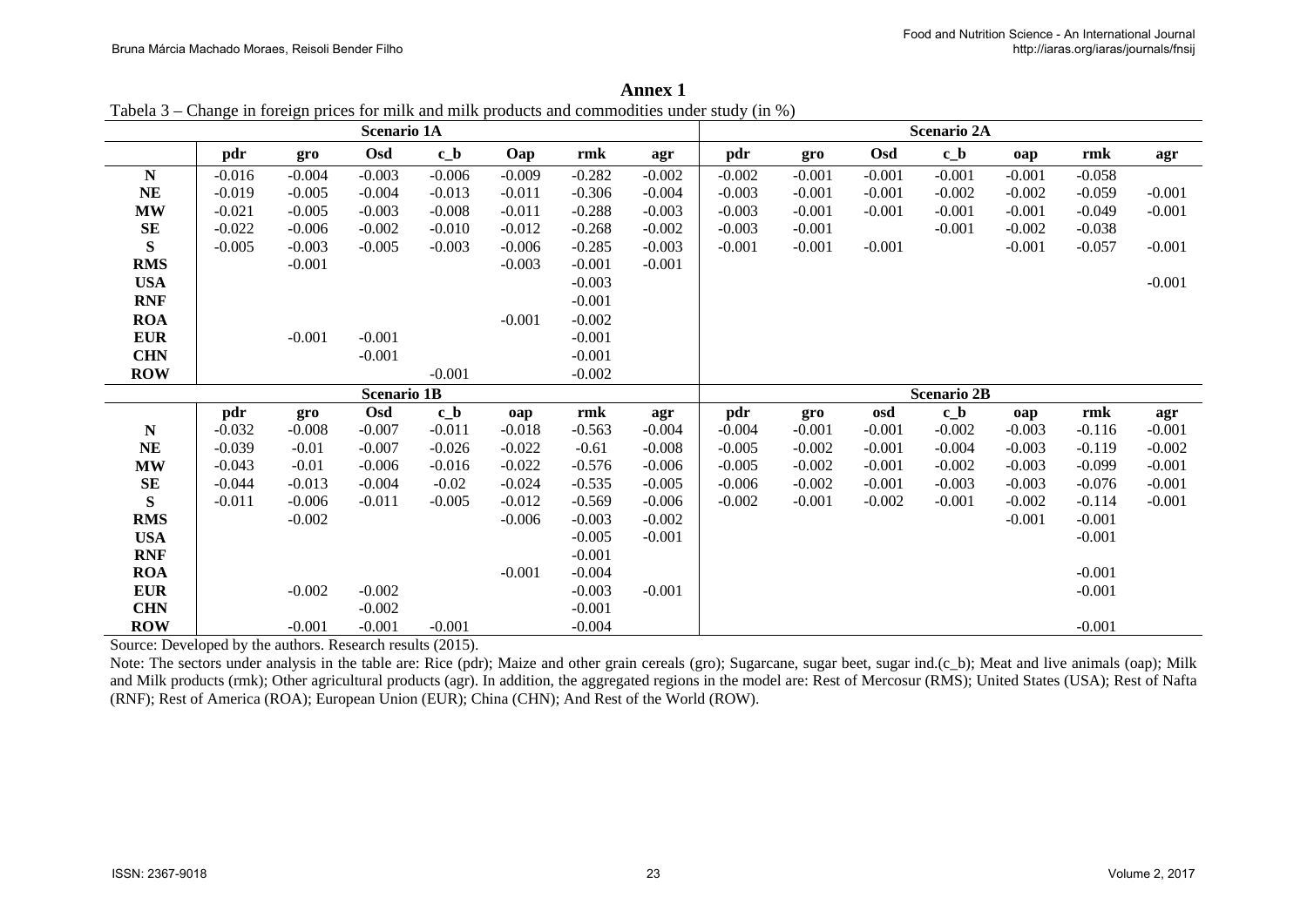#### **Annex 2**

Table 4 – Change in total exports by region (%)

|               |          | Scenario 2A |                    |                |          |          |          |          |          |          |                    |          |          |          |
|---------------|----------|-------------|--------------------|----------------|----------|----------|----------|----------|----------|----------|--------------------|----------|----------|----------|
|               | pdr      | Gro         | Osd                | $c_b$          | Oap      | rmk      | Agr      | Pdr      | Gro      | osd      | $c_b$              | Oap      | rmk      | agr      |
| ${\bf N}$     | $-0.154$ | $-0.003$    | $-0.004$           | $-0.039$       | 0.01     | $-0.398$ | $-0.009$ | $-0.019$ |          |          | $-0.004$           | $-0.005$ | $-0.541$ | $-0.001$ |
| <b>NE</b>     | $-0.15$  |             |                    | $-0.037$       | $-0.016$ | $-1.974$ | $-0.002$ | $-0.02$  |          |          | $-0.005$           | $-0.002$ | $-0.144$ | $-0.001$ |
| <b>MW</b>     | $-0.097$ | 0.018       | 0.007              | $-0.034$       | 0.002    | $-0.174$ | 0.017    | $-0.007$ | 0.004    | 0.001    | $-0.004$           | 0.002    | 0.036    | 0.003    |
| ${\bf SE}$    | $-0.036$ | 0.017       | 0.022              | 0.026          | 0.01     | 0.405    | 0.038    |          | 0.004    | 0.004    | 0.008              | 0.003    | 0.146    | 0.008    |
| ${\bf S}$     | 0.116    | 0.016       | 0.005              | 0.039          | 0.028    | 0.225    | 0.001    | 0.012    | 0.002    | 0.001    | 0.005              | 0.004    | $-0.095$ |          |
| <b>RMS</b>    | $-0.075$ | $-0.001$    | $-0.003$           |                | $-0.001$ | $-0.027$ | $-0.004$ | $-0.01$  |          | $-0.001$ |                    |          | $-0.005$ | $-0.001$ |
| <b>USA</b>    |          | $-0.001$    | $-0.003$           | $-0.002$       |          | $-0.064$ | $-0.001$ |          |          |          |                    |          | $-0.012$ |          |
| <b>RNF</b>    |          |             | $-0.002$           | $-0.001$       |          | $-0.009$ | $-0.001$ |          |          |          |                    |          | $-0.002$ |          |
| <b>ROA</b>    | $-0.001$ |             | $-0.002$           | $-0.001$       | $-0.002$ | $-0.029$ | $-0.001$ |          |          |          |                    |          | $-0.005$ |          |
| <b>EUR</b>    | $-0.001$ | $-0.002$    | $-0.003$           |                |          | $-0.011$ | $-0.001$ |          |          | $-0.001$ |                    |          | $-0.002$ |          |
| <b>CHN</b>    |          | $-0.001$    | $-0.002$           | $-0.002$       | $-0.001$ |          | $-0.001$ |          |          |          |                    |          |          |          |
| <b>ROW</b>    |          | $-0.001$    | $-0.002$           | $-0.001$       |          | $-0.023$ | $-0.001$ |          |          |          |                    |          | $-0.004$ |          |
|               |          |             | <b>Scenario 1B</b> |                |          |          |          |          |          |          | <b>Scenario 2B</b> |          |          |          |
|               | pdr      | Gro         | Osd                | c <sub>b</sub> | Oap      | rmk      | Agr      | Pdr      | Gro      | osd      | $c_b$              | Oap      | rmk      | agr      |
| ${\bf N}$     | $-0.306$ | $-0.005$    | $-0.008$           | $-0.078$       | 0.021    | $-0.792$ | $-0.018$ | $-0.038$ |          |          | $-0.009$           | $-0.01$  | $-1.081$ | $-0.003$ |
| NE            | $-0.299$ |             | 0.001              | $-0.073$       | $-0.033$ | $-3.904$ | $-0.004$ | $-0.04$  |          | $-0.001$ | $-0.01$            | $-0.004$ | $-0.288$ | $-0.002$ |
| $\mathbf{MW}$ | $-0.193$ | 0.035       | 0.013              | $-0.068$       | 0.005    | $-0.347$ | 0.034    | $-0.013$ | 0.007    | 0.002    | $-0.008$           | 0.005    | 0.072    | 0.006    |
| $\mathbf{SE}$ | $-0.071$ | 0.033       | 0.044              | 0.053          | 0.021    | 0.81     | 0.076    | $-0.001$ | 0.007    | 0.008    | 0.016              | 0.006    | 0.293    | 0.016    |
| S             | 0.231    | 0.031       | 0.01               | 0.078          | 0.055    | 0.449    | 0.003    | 0.025    | 0.004    | 0.003    | 0.01               | 0.007    | $-0.191$ |          |
| <b>RMS</b>    | $-0.15$  | $-0.002$    | $-0.006$           |                | $-0.002$ | $-0.053$ | $-0.009$ | $-0.02$  |          | $-0.001$ |                    |          | $-0.01$  | $-0.002$ |
| <b>USA</b>    | $-0.001$ | $-0.001$    | $-0.005$           | $-0.004$       | $-0.001$ | $-0.127$ | $-0.001$ |          |          | $-0.001$ | $-0.001$           |          | $-0.024$ |          |
| <b>RNF</b>    | $-0.001$ | $-0.001$    | $-0.003$           | $-0.001$       | $-0.001$ | $-0.018$ | $-0.002$ |          |          | $-0.001$ |                    |          | $-0.004$ |          |
| <b>ROA</b>    | $-0.002$ | $-0.001$    | $-0.003$           | $-0.002$       | $-0.005$ | $-0.057$ | $-0.002$ |          |          | $-0.001$ |                    | $-0.001$ | $-0.011$ |          |
| <b>EUR</b>    | $-0.001$ | $-0.003$    | $-0.006$           | $-0.001$       | $-0.001$ | $-0.022$ | $-0.002$ |          | $-0.001$ | $-0.001$ |                    |          | $-0.004$ |          |
| <b>CHN</b>    | $-0.001$ | $-0.001$    | $-0.004$           | $-0.004$       | $-0.001$ |          | $-0.001$ |          |          | $-0.001$ | $-0.001$           |          |          |          |
| <b>ROW</b>    | $-0.001$ | $-0.001$    | $-0.004$           | $-0.002$       | $-0.001$ | $-0.047$ | $-0.001$ |          |          | $-0.001$ |                    |          | $-0.009$ |          |

Source: Developed by the authors. Research results (2015).

Note: The sectors under analysis in the table are: Rice (pdr); Maize and other grain cereals (gro); Sugarcane, sugar beet, sugar ind.(c\_b); Meat and live animals (oap); Milk and Milk products (rmk); Other agricultural products (agr). In addition, the aggregated regions in the model are: Rest of Mercosur (RMS); United States (USA); Rest of Nafta (RNF); Rest of America (ROA); European Union (EUR); China (CHN); And Rest of the World (ROW).